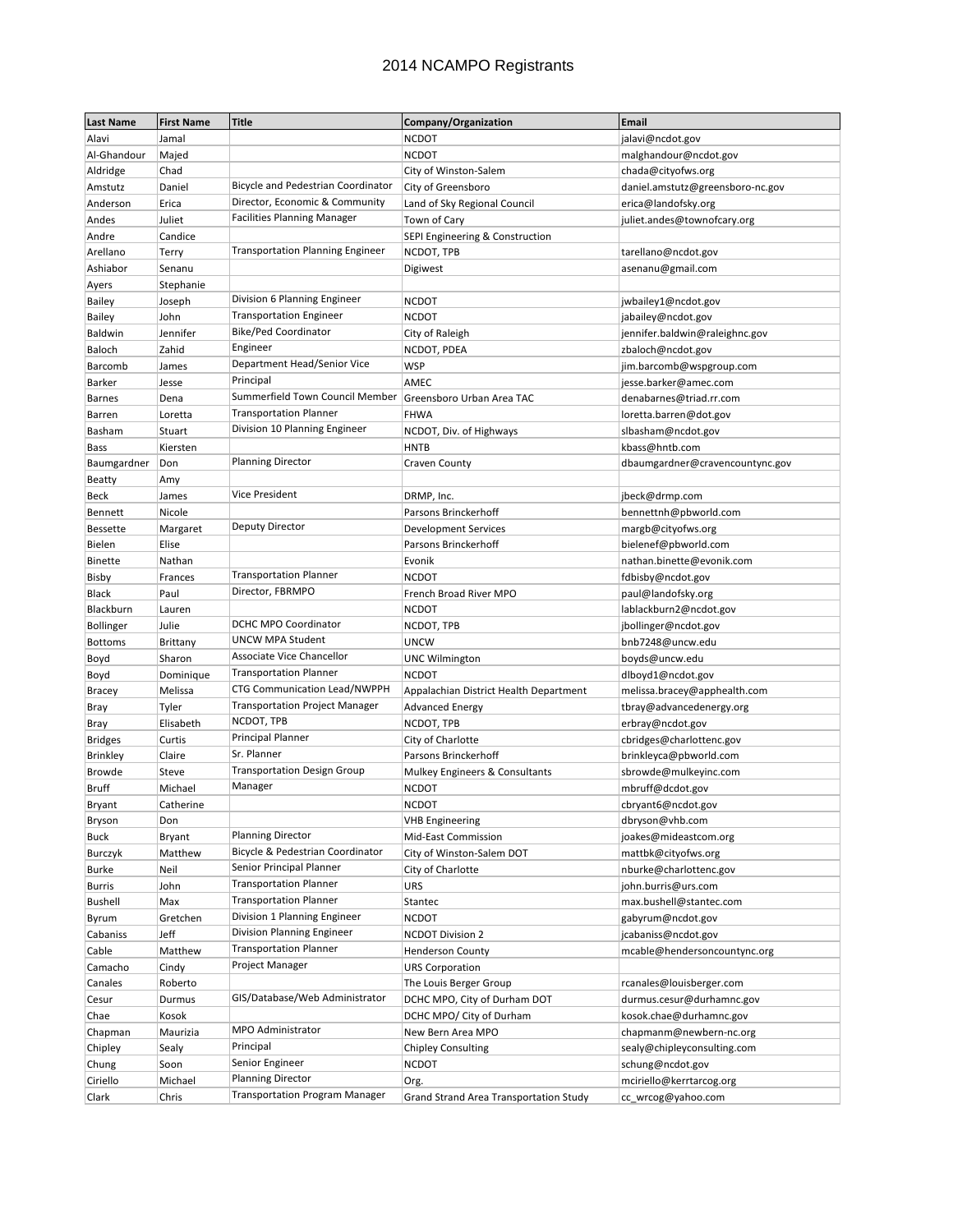| <b>Last Name</b> | <b>First Name</b>  | <b>Title</b>                              | Company/Organization                    | Email                                              |
|------------------|--------------------|-------------------------------------------|-----------------------------------------|----------------------------------------------------|
| Collins          | Debbie             | Director, PTD                             | <b>NCDOT</b>                            | dgcollins1@ncdot.gov                               |
| Collins          | Jennifer           | Senior Planner                            | City of Goldsboro                       | jcollins@goldsboronc.gov                           |
| Collins          | Cheryl             |                                           | <b>NCDOT</b>                            | cjcollins@ncdot.gov                                |
| Cook             | Kiersten           | Land Conservation Biologist               | <b>NC Wildlife Resources Commission</b> | kacy.cook@ncwildlife.org                           |
| Cook             | Robert             | <b>Transportation Program Manager</b>     | City of Charlotte                       | rwcook@charlottenc.gov                             |
| Cook             | Pam                | <b>Mountains Planning Group</b>           | NCDOT, TPB                              | prcook@ncdot.gov                                   |
| Cook             | Alena              |                                           | NCDOT, TPB                              | arcook@ncdot.gov                                   |
| Coombs           | Gavin              | Active Routes to School Coordinator       | Johnston County Health Department       | gavin.coombs@johnstonnc.com                        |
| Cornman          | Guy                |                                           | Davidson County                         | guy.cornman@davidsoncountync.gov                   |
| Cox              | Hardee             | Program Engineer                          | <b>NCDOT</b>                            | hcox@ncdot.gov                                     |
| Crummy           | Reuben             | <b>Transportation Planning Engineer</b>   | NCDOT, TPB                              | rcrummy@ncdot.gov                                  |
| Crumpton         | Drew               |                                           | AECOM                                   | john.crumpton@aecom.com                            |
| Cumbo            | Daniel             | <b>Vice President</b>                     | Davenport                               | dcumbo@davenportworld.com                          |
| Cunningham       | Mike               | <b>Business Development Manager</b>       | Econolite                               | mcunningham@econolite.com                          |
| Dabney           | Unwanna            | Planning and Program Development   FHWA   |                                         | unwanna.dabney@dot.gov                             |
| Dalton           | Russell            | <b>Transportation Engineer</b>            | Town of Apex                            | russell.dalton@apexnc.org                          |
| D'Andrea         | Justine            |                                           |                                         |                                                    |
|                  |                    |                                           | Ramey Kemp & Associates, Inc.<br>RS&H   | jdandrea@rameykemp.com<br>beverly.davis@rsandh.com |
| Davis<br>Davis   | Beverly<br>Candace | Senior Planner                            | Town of Wake Forest                     | cdavis@wakeforestnc.gov                            |
|                  |                    | <b>Transportation Engineer Supervisor</b> |                                         |                                                    |
| Davis            | Wayne              | Principal Planner                         | NCDOT, Transportation Planning Branch   | wcdavis@ncdot.gov                                  |
| Day              | Matthew            | Senior Regional Planner                   | Triangle Area RPO                       | mday@tjcog.org                                     |
| Day              | Jesse              | Project Manager                           | Piedmont Triad RPO                      | jday@ptrc.org                                      |
| Dayton           | Jeffrey            |                                           | <b>HDR</b>                              | jeffrey.dayton@hdrinc.com                          |
| Delcourt         | Jen                | Active Routes to School, Region 5         | Wake County Human Services              |                                                    |
| Delk             | Todd               | Engineer                                  | Town of Cary                            | todd.delk@townofcary.org                           |
| Dernev           | Ivo                |                                           | <b>URS Corporation</b>                  | ivo.dernev@urs.com                                 |
| Desai            | Rupal              | <b>Transportation Engineer</b>            | <b>NCDOT</b>                            | rpdesai@ncdot.gov                                  |
| Donnelly         | Rick               |                                           |                                         |                                                    |
| Dosse            | Linda              | <b>Transportation Planning Engineer</b>   | NCDOT, TPB                              | ldosse@ncdot.gov                                   |
| Eastland         | Vicki              | <b>Transportation Specialist</b>          | French Broad River MPO                  | vicki.eastland@landofsky.org                       |
| Eatmon           | Jimmy              | Div. Program & Schedule Support           | <b>NCDOT</b>                            | jeatmon@ncdot.gov                                  |
| Eby              | Albert             |                                           |                                         |                                                    |
| Edmonds          | Andrew             |                                           | Winston-Salem DOT                       | thomase@cityofws.org                               |
| Edwards          | Kevin              | <b>Transportation Planner</b>             | Winston-Salem Urban Area MPO            | kevine@cityofws.org                                |
| Errett           | Gregory            | <b>Transportation Planning Manager</b>    | City of Winston-Salem DOT               | grege@cityofws.org                                 |
| Espinoza         | Jorge              | <b>Transportation Planner</b>             | Santa Cruz Town Hall, Bolivia           | jorgi1@hotmail.com                                 |
| Evans            | Cheryl             | ITS Development Engineer                  | <b>NCDOT</b>                            | cevans@ncdot.gov                                   |
| Even             | Darren             | Sr. Transportation Planner                | Atkins                                  | darren.even@atkinsglobal.com                       |
| Fischer          | Adam               | Director of Transportation                | City of Greensboro                      | adam.fischer@greensboro-nc.gov                     |
| Flanagan         | Patrick            |                                           | Down East RPO                           | pflanagan@eccog.org                                |
| Freeman          | Colista            | Senior Planner                            | Mulkey Engineers & Consultants          | cfreeman@mulkeyinc.com                             |
| Freeman          | Mark               | <b>Transportation Engineering</b>         | Hatch Mott MacDonald                    | mark.freeman@hatchmott.com                         |
| Freitag          | Kurt               | Engineer                                  | <b>NCDOT</b>                            | kfreitag@ncdot.gov                                 |
| Fujisawa         | Kaori              | <b>Transit Project Planner</b>            | <b>WSDOT</b>                            | kaorif@cityofws.org                                |
| Fuller           | Jennifer           |                                           |                                         |                                                    |
| Fuller           | Karyl              | <b>RPO Director</b>                       | <b>IPDC</b>                             | kfuller@regionc.org                                |
| Fussell          | Rhett              | <b>Supervising Engineer</b>               | Parsons Brinckerhoff                    | fussell@pbworld.com                                |
| Gomez            | Patrick            | <b>Civil Rights Specialist</b>            | Federal Highway Admin.                  | patrick.gomez@dot.gov                              |
| Gordon           | Lutrell            |                                           | <b>Fugro Roadware</b>                   | roadware@fugro.com                                 |
| Gordon           | Mike               | Mayor                                     | Town of Archer Lodge                    | mike.gordon@townofarcherlodge.com                  |
| Graeff           | Joel               | Senior Planner                            | Moffatt & Nichol                        | jgraeff@moffattnichol.com                          |
| Graham           | James              |                                           | City of Gastonia                        |                                                    |
| Graves           | Tyson              |                                           | <b>MS Consultants</b>                   | tgraves@msconsultants.com                          |
| Green            | Christa            |                                           |                                         |                                                    |
| Griffin          | David              | Vice President                            | URS                                     | david.a.griffin@urs.com                            |
| Grzymski         | Andrew             | <b>Transportation Planner</b>             | Charlotte DOT                           | agrzymski@charlottenc.gov                          |
| Guy              | Jonathan           |                                           | Kimley-Horn and Associates              | jonathan.guy@kimley-horn.com                       |
| Haith            | Fredrick           | <b>Transportation Engineer</b>            | City Winston-Salem                      | fredrickh@cityofws.org                             |
| Ham              | Heejoo             | Director of Technical Support             | Citilabs                                | hham@citilabs.com                                  |
| Hampton          | Diane              | Division Planning Engineer                | <b>NCDOT</b>                            | dkhampton@ncdot.gov                                |
|                  |                    |                                           |                                         |                                                    |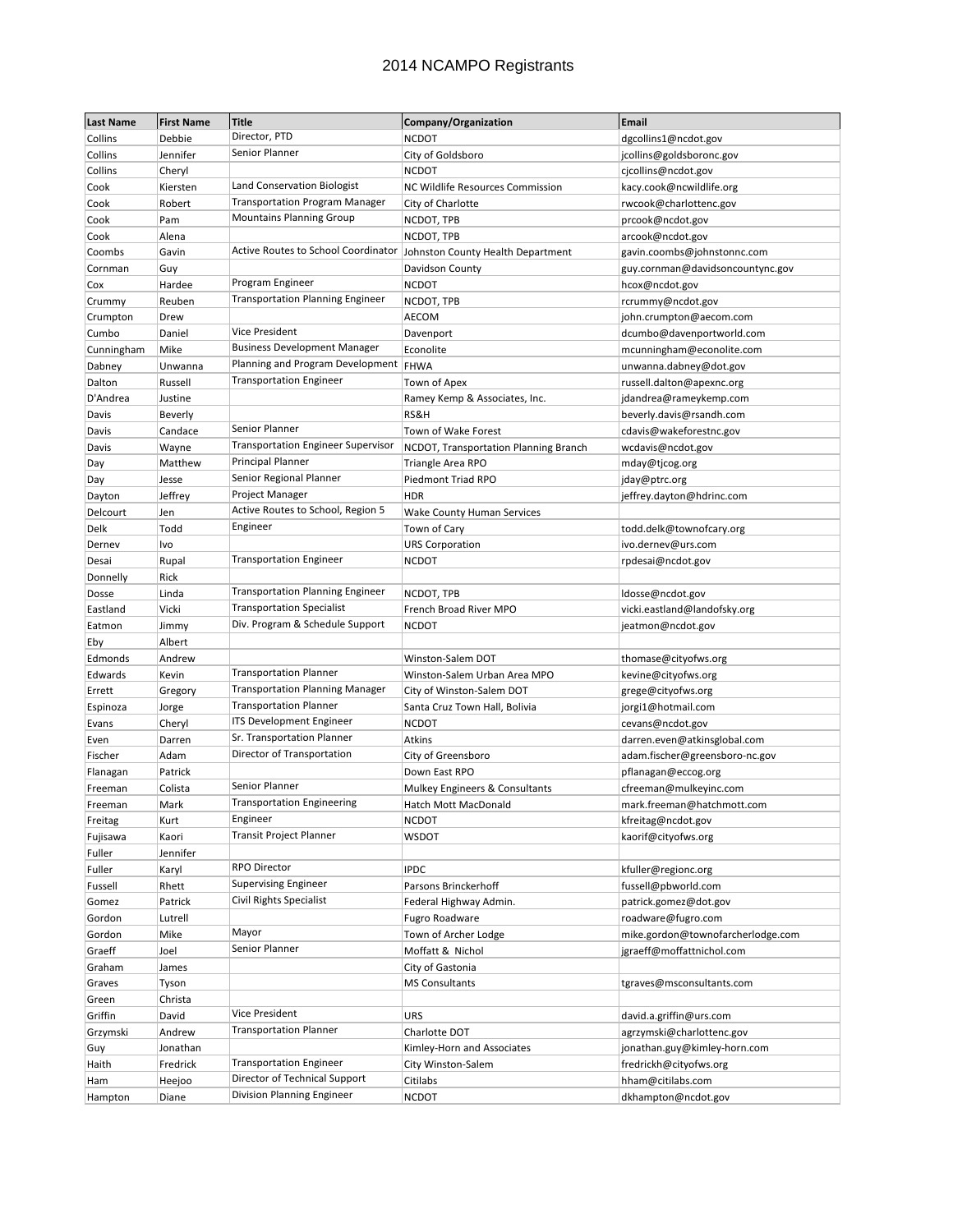| <b>Last Name</b> | <b>First Name</b> | <b>Title</b>                           | Company/Organization                     | <b>Email</b>                         |
|------------------|-------------------|----------------------------------------|------------------------------------------|--------------------------------------|
| Hannah           | Cheryl            | Rail Planner                           | <b>NCDOT Rail Division</b>               | cwhannah@ncdot.gov                   |
| Harrington       | Adrienne          |                                        | Wilmington MPO                           | adrienne.harrington@wilmingtonnc.gov |
| Hart             | Philip            | <b>Transportation Planner</b>          | City of Fayetteville                     | phart@ci.fay.nc.us                   |
| Hawes            | Lynnise           | <b>Feasibility Studies Engineer</b>    | <b>NCDOT</b>                             | Imhawes@ncdot.gov                    |
| Hayes            | Matthew           | Senior Associate                       | Alta Planning & Design                   | matthayes@altaplanning.com           |
| Henderson        | Roger             |                                        | Moffatt & Nichol                         | rhenderson@moffattnichol.com         |
| Henry            | Andrew            |                                        | DCHC MPO                                 | andrew.henry@durhamnc.gov            |
| Heustess         | Aaron             |                                        | Kimley-Horn & Associates                 | aaron.heustess@kimley-horn.com       |
| Hiltz            | Elinor            | Planner                                | <b>WPCOG</b>                             | elinor.hiltz@wpcog.org               |
| Hodge            | Martha            | Senior Planner                         | SEPI Engineering & Construction          | rtabbi@sepiengineering.com           |
| Hodges           | Gene              | <b>Assistant County Manager</b>        | Craven County Government/NBAMPO          | mhodges@cravencountync.gov           |
| Copple           | John              | <b>Regional Planning Director</b>      | Triangle J Council of Governments        | johnhc@tjcog.org                     |
| Holder           | Michael           | <b>Chief Engineer</b>                  | <b>NCDOT</b>                             | mholder@ncdot.gov                    |
| Holland          | Peggy             | Senior Transportation Planner          | Jacksonville MPO                         | pholland@jacksonvillenc.gov          |
| Holland          | Jason             |                                        | Transportation Equipment & Services      | roseann.boccio@transequipserv.com    |
| Homer            | Pierce            | <b>Transportation Director</b>         | Moffatt & Nichol                         | phomer@moffattnichol.com             |
| Hopkins          | Joseph            | <b>Deputy Division Engineer</b>        | <b>NCDOT</b>                             | jhopkins@ncdot.gov                   |
| Hughes           | Ben               |                                        | <b>NCDOT</b>                             | bthughes@ncdot.gov                   |
| Hughes           | Craig             | <b>Mobility Development Specialist</b> | NCDOT, PTD                               | crhughes1@ncdot.gov                  |
| Huler            | Scott             |                                        |                                          |                                      |
| Huntsinger       | Leta              | Senior Supervisory Engineer            | Parsons Brinckerhoff                     | huntsinger@pbworld.com               |
| Israel           | Blair             | Senior Planner                         | <b>Centralina Council of Governments</b> | bisrael@centralina.org               |
| Jackson          | Kristy            | Research Associate                     | <b>ITRE/NCSU</b>                         | knjackso@ncsu.edu                    |
| Jafari           | Reza              |                                        |                                          |                                      |
| James            | Connie            | Deputy Director of Transportation      | City of Winston-Salem                    | conniej@cityofws.org                 |
| Jernigan         | Lee               | <b>City Traffic Engineer</b>           | City of Fayetteville                     | ljernigan@ci.fay.nc.us               |
| Johnson          | Edison            | Historian                              | <b>NCAMPO</b>                            | edison.johnson@gmail.com             |
| Jorgensen        | Justin            |                                        | <b>Granville County</b>                  | justin.jorgensen@granvillecounty.org |
| Kadibhai         | Mustansir         | Research Engineer                      | <b>NCDOT</b>                             | mkadibhai@ncdot.gov                  |
| Keilson          | David             | Division 12 Planning                   | <b>NCDOT</b>                             | dpkeilson@ncdot.gov                  |
| Kelly            | Bowman            |                                        |                                          |                                      |
| Kim              | Tae-Gyu           | Model Research & Development           | <b>NCDOT</b>                             | tae-gyukim@ncdot.gov                 |
| Kim              | Joonhyo           | Moderer                                | PART                                     | johnk@partnc.org                     |
| Kimes            | Amy               | <b>Construction Project Manager</b>    | Wilmington MPO                           | amy.kimes@wilmingtonnc.gov           |
| King             | Bill              | <b>Govt Sales</b>                      | AirSage                                  |                                      |
| Knight           | Corey             | Project Engineer                       | Wilmington MPO                           | corey.knight@wilmingtonnc.gov        |
| Kostelec         | Don               |                                        |                                          |                                      |
| Kozlosky         | Mike              | <b>Executive Director WMPO</b>         | Wilmington MPO                           | mike.kozlosky@wilmingtonnc.gov       |
| Krannitz         | Michael           | Director of Transportation             | Stewart                                  | mkrannitz@stewartinc.com             |
| Krishna          | Radha             |                                        | RS&H                                     | radha.swayampakala@rsandh.com        |
| Laforty          | <b>Brock</b>      | Transport Area Manager                 | Parsons Brinckerhoff                     | lafortybw@pbworld.com                |
| Lakata           | Richard           | Senior Program Engineer                | <b>NCDOT</b>                             | rjlakata@ncdot.gov                   |
| Lamb             | Eric              | <b>Transportation Planning Manager</b> | City of Raleigh                          | eric.lamb@raleighnc.gov              |
| Lane             | Jeffrey           | Owner/Manager                          | J S Lane Company                         | jslanempo@gmail.com                  |
| Larkins          | Kelly             | <b>Transportation Planner</b>          | Greater Hickory MPO                      | kelly.larkins@wpcog.org              |
| Lassiter         | Neil              | Dvision Manager, CEI                   | SEPI Engineering & Construction          | rtabbi@sepiengineering.com           |
| Laughter         | Greg              |                                        | <b>WMPO</b>                              | greg.laughter@wilmingtonnc.gov       |
| Law              | Anthony           | <b>District Engineer</b>               | <b>NCDOT</b>                             | alaw@ncdot.gov                       |
| League           | Bob               | Principal Transportation Planner       | City of Rocky Mount                      | Bob.League@rockymountnc.gov          |
| Ledbetter        | Dean              | Senior Planning Engineer               | <b>NCDOT Division Eleven</b>             | dledbetter@ncdot.gov                 |
| Lee              | Sarah             |                                        | <b>NCDOT</b>                             | selee@ncdot.gov                      |
| Redmond          | Anne              | <b>Planning Manager</b>                | STV/Ralph Whitehead Assoc                | anne.lenart-redmond@stvinc.com       |
| Leonard          | Cheryl            | <b>Assistant Director</b>              | NCDOT, PTD                               | cleonard@ncdot.gov                   |
| Lesch            | Joseph            |                                        | Union County Planning Department         | joseph.lesch@co.union.nc.us          |
| Letchworth       | Will              |                                        | Volkert                                  | will.letchworth@volkert.com          |
| Lewis            | Ed                | <b>Planning Engineer</b>               | <b>NCDOT</b>                             | elewis@ncdot.gov                     |
| Locklear         | Mark              | <b>Planning Director</b>               | <b>Hartnett County</b>                   | mlocklear@hartnett.org               |
| Lotfi            | Ray               | Program Engineer                       | <b>NCDOT</b>                             | ralotfi@ncdot.gov                    |
| Lu               | Hong Qi           |                                        | <b>NCDOT</b>                             | hlu@ncdot.gov                        |
| Lucas            | Katina            |                                        | <b>NCDOT</b>                             | ktlucas@ncdot.gov                    |
|                  |                   |                                        |                                          |                                      |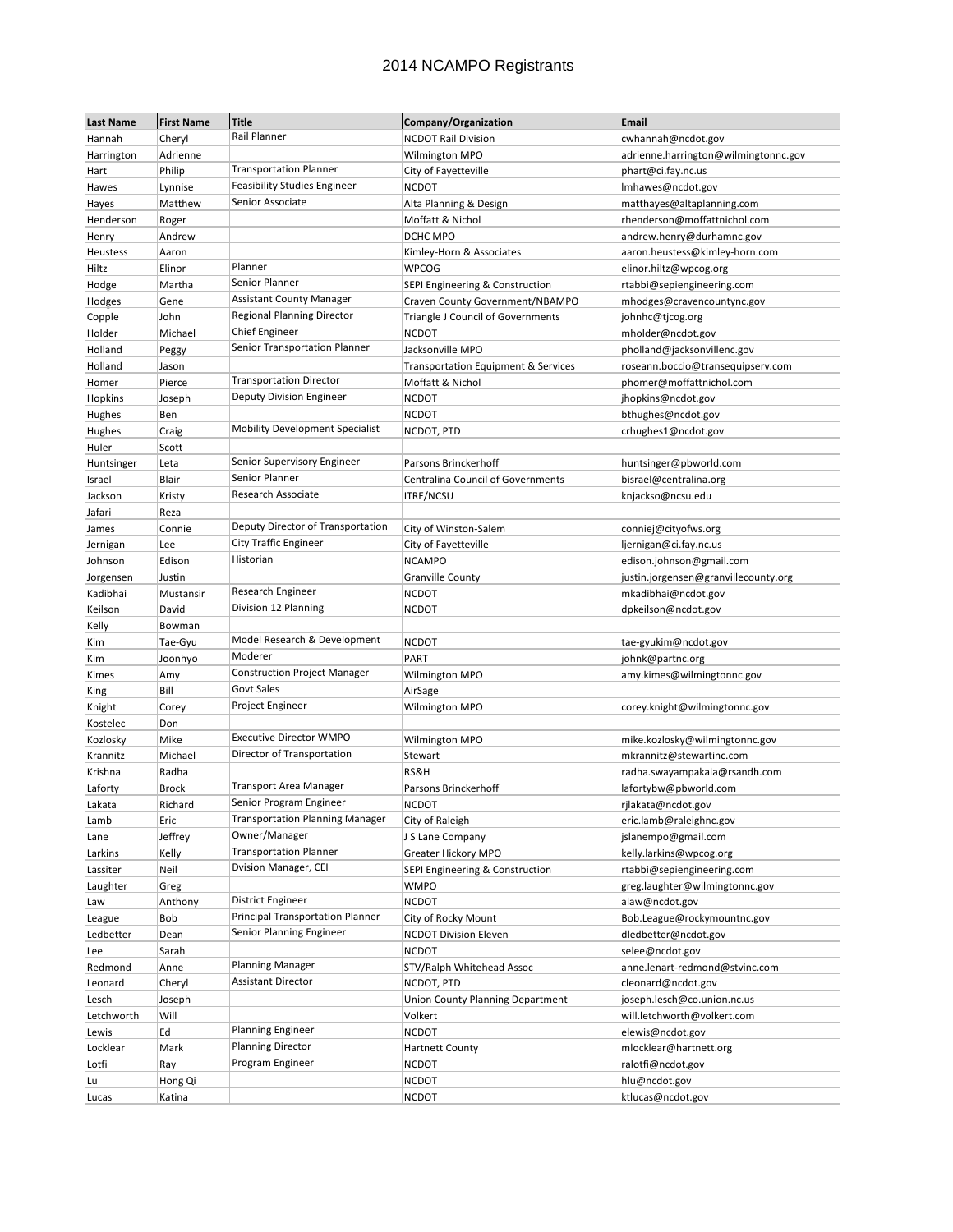| <b>Last Name</b>    | <b>First Name</b> | <b>Title</b>                              | Company/Organization                    | Email                                               |
|---------------------|-------------------|-------------------------------------------|-----------------------------------------|-----------------------------------------------------|
| Lukasina            | Chris             |                                           | Capital Area MPO                        | chris.lukasina@campo-nc.us                          |
| MacLeod             | Wes               |                                           |                                         |                                                     |
| Madden              | Jim               | Eastern District Manager                  | <b>Econolite Control Products</b>       | jmadden@econolite.com                               |
| Madeley             | Michelle          | Student                                   | UNC-CH Institute for the Environment    | michelle.madeley@gmail.com                          |
| Mandeville          | Michael           |                                           | <b>FAMPO</b>                            | mmandeville@co.cumberland.nc.us                     |
| Mansfield           | Theodore          | Doctoral Student                          | <b>UNC Chapel Hill</b>                  | tedmans@email.unc.edu                               |
| Marcantel           | Taylor            |                                           | City of Gastonia                        |                                                     |
| Marley              | William           | <b>Transportation Planner</b>             | <b>FHWA</b>                             | bill.marley@dot.gov                                 |
| Marshall            | John              | Greater Hickory MPO Coordinator           | <b>WPCOG</b>                            | john.marshall@wpcog.org                             |
| Marshall            | Travis            | Eastern Unit Head                         | NCDOT, TPB                              | tmarshall@ncdot.gov                                 |
| Marziano            | Hiram             |                                           |                                         |                                                     |
| Mayhew              | Aileen            | <b>Transportation Planning Engineer</b>   | <b>Hatch Mott MacDonald</b>             | aileen.mayhew@hatchmott.com                         |
| McCann              | Nora              | Wilmington MPO Coordinator                | <b>NCDOT</b>                            | namccann@ncdot.gov                                  |
| McClure             | Jessica           | <b>Transportation Engineer</b>            | Ramey Kemp & Associates                 | jmcclure@rameykemp.com                              |
| McDow               | Bill              | <b>Staff Engineer</b>                     | <b>WMPO</b>                             | bill.mcdow@wilmingtonnc.gov                         |
| McKinney            | Craig             |                                           | Greensboro MPO                          | craig.mckinney@greensboro-nc.gov                    |
| McIntyre            | Lydia             | <b>Transportation Planning Engineer</b>   | City of Greensboro                      | lydia.mcintyre@greensboro-nc.gov                    |
| Merithew            | Brendan           |                                           | <b>NCDOT</b>                            | bwmerithew@ncdot.gov                                |
| Meyer               | Tyler             | <b>Planning Manager</b>                   | City of Greensboro                      | Tyler.meyer@greensboro-nc.gov                       |
| Miller              | Demian            | Associate Principal                       | Tindale Oliver & Associates             | cbowers@tindaleoliver.com                           |
| Miller              | Rachel            | CTG HEAL Lead                             | Appalachian District Health Department  | rachel.miller@apphealth.com                         |
| Miller              | Wendy             | <b>Transportation Principal Planner</b>   | Winston-Salem DOT                       | wendym@cityofws.org                                 |
| Miquel              | Roberto           |                                           | CDM Smith                               | miquelro@cdmsmith.com                               |
| Mohamed             | Saeed             |                                           | <b>NCDOT</b>                            | smohamed@ncdot.gov                                  |
| Moon                | Lisa              |                                           |                                         |                                                     |
| Moore               | Jamie             |                                           | NCDOT, TPB                              | jvmoore@ncdot.gov                                   |
| Moore               | Reuben            |                                           | J. M. Teague Engineering                | reuben.moore@jmteaguengineering.com                 |
| Morrow              | Kerry             | <b>Transportation Engineer</b>            | NCDOT, TPB                              | kmorrow@ncdot.gov                                   |
| Moya                | Carlos            | <b>Transportation Engineer</b>            | NCDOT, TPB                              | cemoya@ncdot.gov                                    |
| Murphy              | Tara              |                                           | <b>URS</b>                              | tara.murphy@urs.com                                 |
| Myers               | James             | Lexington City Councilman                 | City of Lexington                       | councilormyers@lexingtonnc.gov                      |
| Nandagiri           | Sreekanth         | Associate Vice-President                  | AECOM                                   | sreekanth.nandagiri@aecom.com                       |
| Nimbole             | Priya             |                                           | <b>NCDOT</b>                            | priyanimbole@gmail.com                              |
| Noonkester          | Matt              | Associate                                 | <b>Stantec Consulting Services</b>      | matt.noonkester@stantec.com                         |
| Noonkester          | Jenny             |                                           | Atkins                                  | jenny.noonkester@atkinsglobal.com                   |
| Norburn             | Bobby             | Senior Planner                            | Mulkey Engineers & Consultants          | bnorburn@mulkeyinc.com                              |
| Norowzi             | Behshad           | <b>Transportation Engineer Supervisor</b> | NCDOT, TPB                              | bnorowzi@ncdot.gov                                  |
| Oakes               | Justin            | <b>RPO Planner</b>                        | Mid-East Commission                     | joakes@mideastcom.org                               |
| O'Connor            | Kristine          | Project Manager                           | AECOM                                   | kristine.oconnor@aecom.com                          |
| Ogbon               | Suzette           | <b>Transportation Engineer</b>            | NCDOT, TPB                              | sogbon@ncdot.gov                                    |
| O'Hare              | Megan             | Planner                                   | Pender County                           | mohare@pendercountync.gov                           |
| Osmon               | Derek             | Carolina Operations Manager               | <b>Quality Counts</b>                   | dosmon@qualitycounts.net                            |
| Overby              | Dennis            | <b>Principal Planner</b>                  | City of Hickory                         | coverby@hickorync.gov                               |
| Padgett             | Laura             |                                           | City of Wilmington                      | laura.padgett@wilmingtonnc.gov                      |
| Padgett             | Tim               |                                           | Kimley-Horn                             | tim.padgett@kimley-horn.com                         |
| Paleti              | Chaitanya         | <b>Transportation Planner</b>             | <b>CDM Smith</b>                        | paletisivasaic@cdsmith.com                          |
| Panicker            | Anil              | <b>Transportation Engineer III</b>        | <b>NCDOT</b>                            | atpanicker@ncdot.gov                                |
| Parham              | H. Wesley         | <b>Assistant Director</b>                 | City of Durham                          | wesley.parham@durhamnc.org                          |
| Park                | Jennifer          | <b>Health Promotion Coordinator</b>       | Chatham County Public Health Dept.      | jennifer.park@chathamnc.org                         |
| Parsons             | Chet              | Project Manager/Senior Planner            | URS                                     | chet.parsons@urs.com                                |
| Pekarek             | Mike              |                                           | Hatch Mott MacDonald                    | mike.pekarek@hatchmott.com                          |
| Phongsavath         | Vanthaphone       |                                           | <b>NCDOT</b>                            | vphongsavath@ncdot.gov                              |
| Pokigo              | Hank              | Director of Marketing                     | Hardesty & Hanover                      | hpokigo@hardesty-hanover.com                        |
| Potter              | Jeremy            |                                           | <b>HDR</b>                              |                                                     |
|                     | Matthew           |                                           | <b>NCDOT-PDEA</b>                       | mwpotter@ncdot.gov                                  |
| Potter<br>Powell    | Shelby            | Senior Transportation Planner             | Capital Area MPO                        |                                                     |
| Price               | Mark              | President                                 | <b>Utility Coordination Consultants</b> | shelby.powell@campo-nc.us<br>mprice@utilitycoor.com |
|                     |                   |                                           | AECOM                                   |                                                     |
| Pudelski<br>Pullium | Ashley            | Director of Strategic Planning            | <b>NCDOT</b>                            |                                                     |
|                     | Susan             |                                           |                                         | swpullium@ncdot.gov                                 |
| Quesenberry         | Matthew           |                                           | <b>NCDOT</b>                            | mnquesenberry@ncdot.gov                             |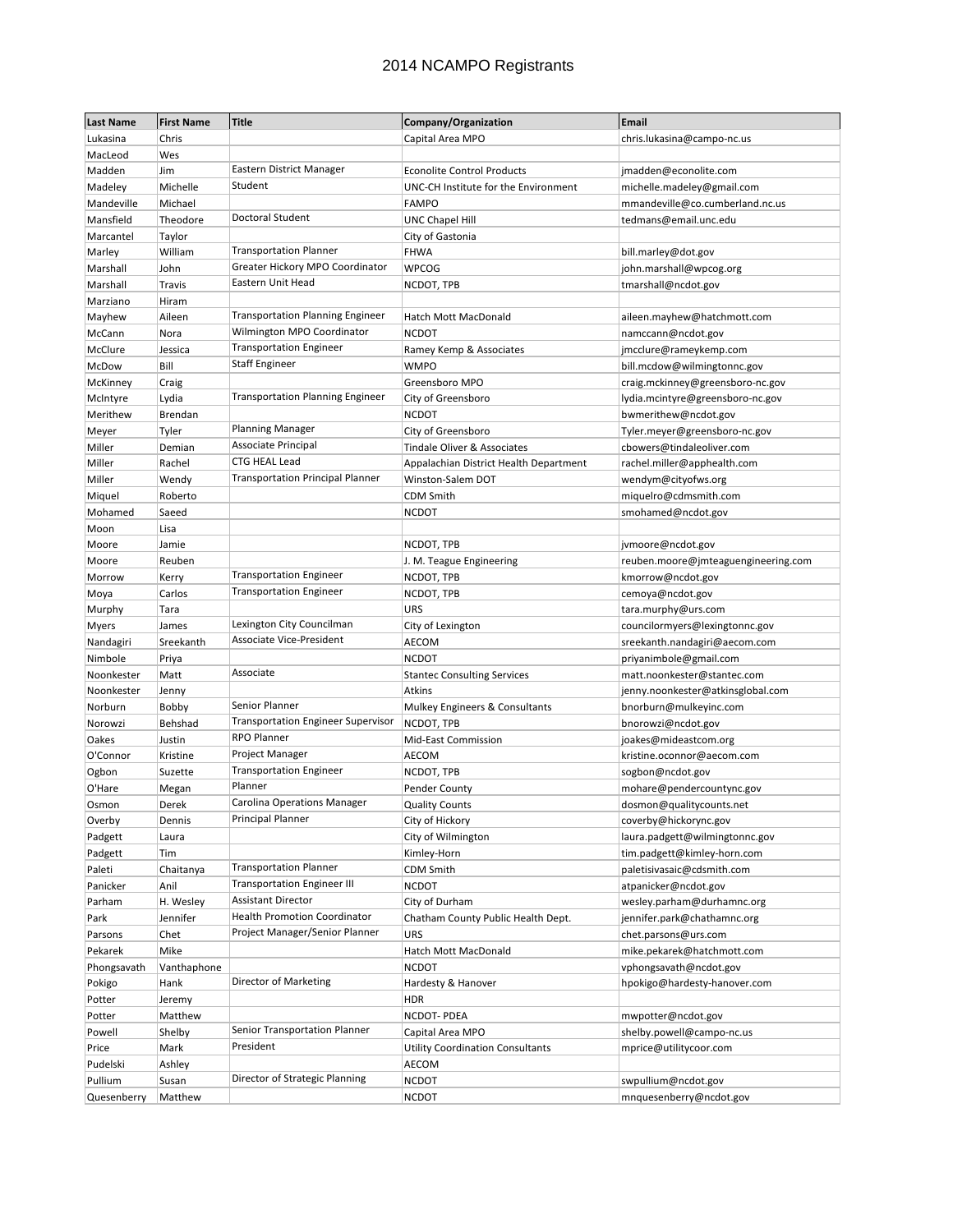| <b>Last Name</b> | <b>First Name</b> | <b>Title</b>                                                            | Company/Organization                 | <b>Email</b>                                  |
|------------------|-------------------|-------------------------------------------------------------------------|--------------------------------------|-----------------------------------------------|
| Rashid           | Suraiya           | <b>Associate Transportation Planner</b>                                 | <b>WMPO</b>                          | suraiya.rashid@wilmingtonnc.gov               |
| Register         | Tommy             |                                                                         | <b>TGS Engineers</b>                 | tregister@tgsengineers.com                    |
| Reid             | Tim               | <b>Vice President</b>                                                   | Moffatt & Nichol                     | treid@moffattnichol.com                       |
| Reyes            | Jason             |                                                                         | Alta Planning & Design               | jasonreyes@altaplanning.com                   |
| Rhodes           | Brian             | Senior Transportation Technician                                        | DCHC MPO/City of Durham              | brian.rhodes@durhamnc.gov                     |
| Rhodes           | David             | Project Management Team Lead                                            | <b>NCDOT</b>                         | drhodes@ncdot.gov                             |
| Ricotta          | Paul              |                                                                         | Caliper                              | paul@caliper.com                              |
| Riddle           | Patrick           | Division 3 Planning Engineer                                            | <b>NCDOT</b>                         | priddle@ncdot.gov                             |
| Robbins          | Jamille           |                                                                         |                                      |                                               |
| Roberson         | Karen             | <b>Transportation Engineer Supervisor</b>                               | <b>NCDOT</b>                         | kroberson@ncdot.gov                           |
| Robertson        | Janet             | <b>Rural Transportation Planner</b>                                     | Lumber River RPO                     | jfr@Ircog.org                                 |
| Ruggieri         | Jeffrey           | Director of Development Services                                        | City of New Bern                     | ruggierij@newbern-nc.org                      |
| Rutkowski        | Mike              | Sustainable Transportation                                              | Stantec                              | mike.rutkowski@stantec.com                    |
| Sackaroff        | Amy               | <b>Transportation Planner</b>                                           | <b>Stantec Consulting Services</b>   | amy.sackaroff@stantec.com                     |
| Salmons          | James             |                                                                         | <b>UCPRPO</b>                        | jsalmons@ucprpo.org                           |
| Sarder           | Nazia             | <b>Transportation Engineer II</b>                                       | NCDOT, TPB                           | nsarder@ncdot.gov                             |
| Sarvepalli       | Amar              | Senior Engineer                                                         | Parsons Brinckerhoff                 | sarvepalli@pbworld.com                        |
| Saur             | Greg              |                                                                         | <b>CDM Smith</b>                     | saurgj@cdmsmith.com                           |
| <b>Scales</b>    | Reginald          | <b>Vice President</b>                                                   | Parsons Brinckerhoff                 | scales@pbworld.com                            |
| Schirripa        | Joseph            | Sr. Transportation Engineer                                             | <b>NCDOT</b>                         |                                               |
| Schroeder        | Paul              | <b>Transportation Engineer</b>                                          | <b>NCDOT</b>                         | jaschirripa@ncdot.gov<br>pschroeder@ncdot.gov |
|                  | Elizabeth         | <b>Transportation Engineer in Training</b>                              | Stantec                              |                                               |
| Scott            |                   | <b>Grants Administrator</b>                                             | DCHC MPO                             | elizabeth.scott@stantec.com                   |
| Scully           | Margaret          | <b>Transportation Planner</b>                                           |                                      | margaret.scully@durhamnc.gov                  |
| Sellers          | Daniel            | Local Government Services Director                                      | <b>NCDOT</b>                         | dcsellers1@ncdot.gov                          |
| Serkin           | Allen             | Division Operations Engineer                                            | Cape Fear Council of Governments     | aserkin@capefearcog.org                       |
| Setzer           | Joel              | <b>Transportation Engineer</b>                                          | <b>NCDOT</b>                         | jsetzer@ncdot.gov                             |
| Shah             | Hemal             | Director, Sustainable Triangle Field                                    | <b>NCDOT</b>                         | hjshah@ncdot.gov                              |
| Shay             | Elizabeth         |                                                                         | UNC-CH Institute for the Environment | eshay@email.unc.edu                           |
| Shreve           | Michelle          | <b>Planning Manager</b>                                                 | UNCW-MCOP                            | michellegrace17@gmail.com                     |
| Sibert           | Scot              | Manager of Planning Services                                            | STV Inc                              | scot.sibert@stvinc.com                        |
| Sikes            | Jay               | Senior Planner                                                          | <b>Harnett County</b>                | jsikes@hartnett.org                           |
| Smart            | Lindsay           |                                                                         | Alta Planning + Design               | lindsaysmart@altaplanning.com                 |
| Snipes           | Adam              | Program Engineer                                                        | NCDOT: TIP Unit                      | ajsnipes@ncdot.gov                            |
| Snow             | Terry             |                                                                         | Volkert                              | terry.snow@volkert.co                         |
| Solberg          | Kristina          | Division 13 Planning Engineer<br><b>Transportation Engineer Manager</b> | <b>NCDOT</b>                         | klsolberg@ncdot.gov                           |
| Spencer          | Chris             | Sidewalk Project Specialist                                             | City of Greensboro                   | chris.spencer@greensboro-nc.gov               |
| Stafford         | Myra              |                                                                         | City of Winston-Salem                | myras@cityofws.org                            |
| Stafford         | Wes               | Director of Transportation                                              | <b>MS Consultants</b>                | wstafford@msconsultants.com                   |
| Stang            | Dave              |                                                                         | <b>TGS Engineers</b>                 | dstang@tgsengineers.com                       |
| Stanley          | Michael           | <b>STIP Central Region Manager</b><br><b>Chief Operations Officer</b>   | <b>NCDOT</b>                         | mtstanley@ncdot.gov                           |
| Steedly          | Ann               |                                                                         | <b>Planning Communities</b>          | dthomas@planningcommunities.com               |
| Steffey          | Zachary           | <b>Student Body President</b>                                           | <b>UNC Wilmington</b>                | zcs6522@uncw.edu                              |
| Steinbeck        | Alan              | Project Manager                                                         | Renaissance Planning Group           | asteinbeck@citiesthatwork.com                 |
| <b>Steiss</b>    | Todd              | Senior Planner                                                          | Parsons Brinckerhoff                 | steiss@pbworld.com                            |
| Stone            | Rob               |                                                                         | <b>NCDOT</b>                         |                                               |
| Stoogenke        | Dana              | Director, RRRPO                                                         | Rocky River RPO                      | dstoogenke@rockyriverrpo.org                  |
| Strait           | Brittany          |                                                                         | Wilmington MPO                       | brittany.strait@wilmingtonnc.gov              |
| Strickland       | Katie             | Regional Sales Manager                                                  | Citilabs, Inc                        | kstrickland@citilabs.com                      |
| Sturdivant       | Darius            | <b>NCDOT Div 8 Planning Engineer</b>                                    | <b>NCDOT</b>                         | ddsturdivant@ncdot.gov                        |
| Sullivant        | Mark              |                                                                         | Rhythm Engineering                   | morgan.kyle@rhythmtraffic.com                 |
| Surasky          | Mike              | Associate                                                               | A. Morton Thomas & Associates        | msurasky@amtengineering.com                   |
| Surti            | Hemang            | <b>Transportation Engineer</b>                                          | NCDOT, TPB                           | hmsurti@ncdot.gov                             |
| Talanker         | Elena             | Staff Engineer                                                          | <b>NCDOT</b>                         | etalanker@ncdot.gov                           |
| Tarascio         | Eugene            |                                                                         | NCDOT, PDEA                          | gtarascio@ncdot.gov                           |
| Tatum            | Kim               |                                                                         | Georgia Tech Univ. Grad Student      | mctiguea@yahoo.com                            |
| Tayal            | Taruna            | Project Manager                                                         | <b>VHB</b>                           | TTayal@VHB.com                                |
| Taylor           | Bryan             | Assistant State Roadway Design                                          | <b>NCDOT</b>                         | bdtaylor@ncdot.gov                            |
| Taylor           | Karen             | Senior Transportation                                                   | URS                                  | karen.taylor@urs.com                          |
| Taylor           | Brian             | Urban Planner                                                           | <b>Chipley Consulting</b>            | brian@chipleyconsulting.com                   |
| Teng             | Gavin             | Project Manager                                                         | <b>WSP</b>                           | gavin.teng@wspgroup.com                       |